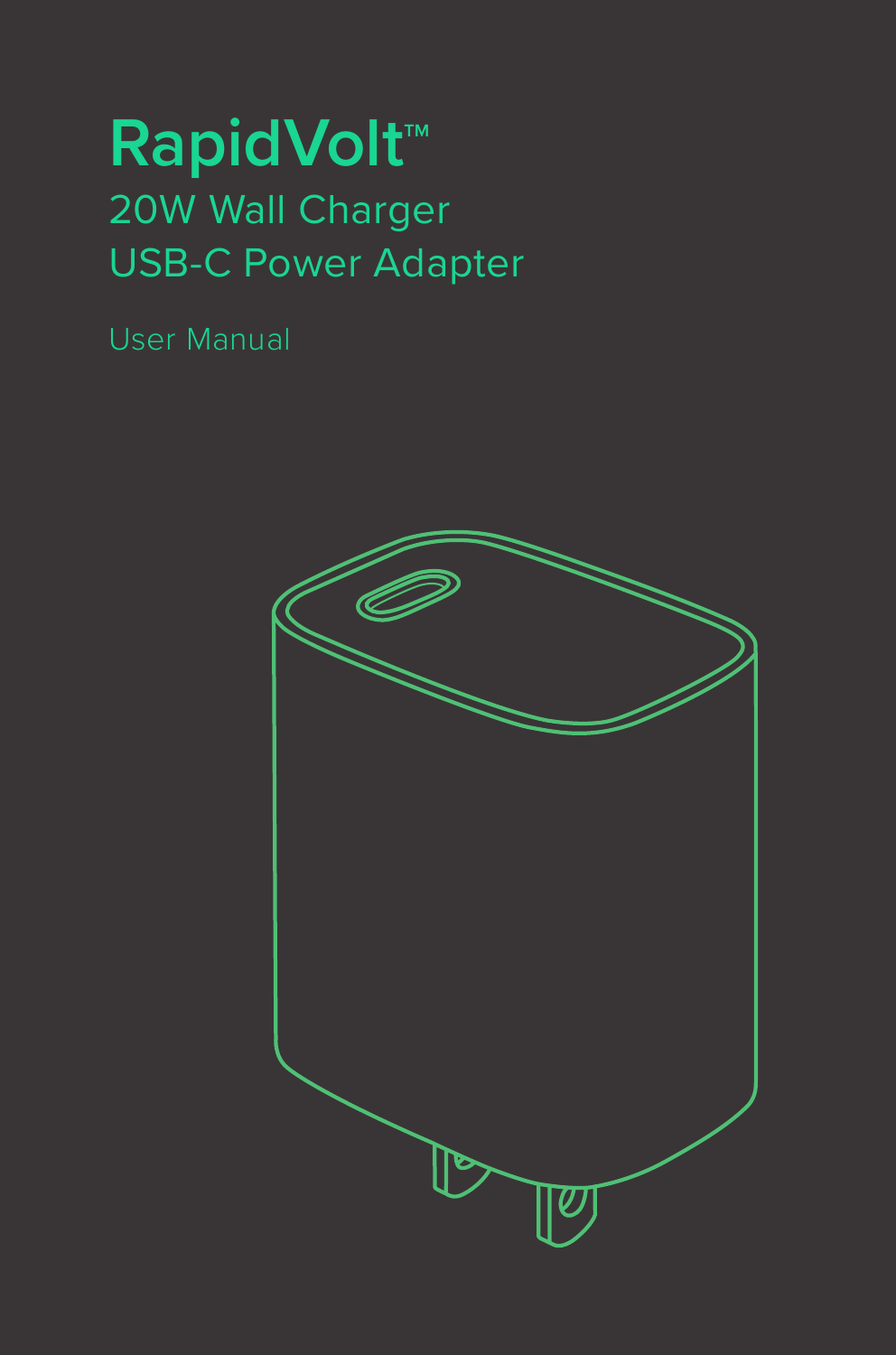# **RapidVolt<sup>™</sup>**

20W Wall Charger USB-C Power Adapter

User Manual

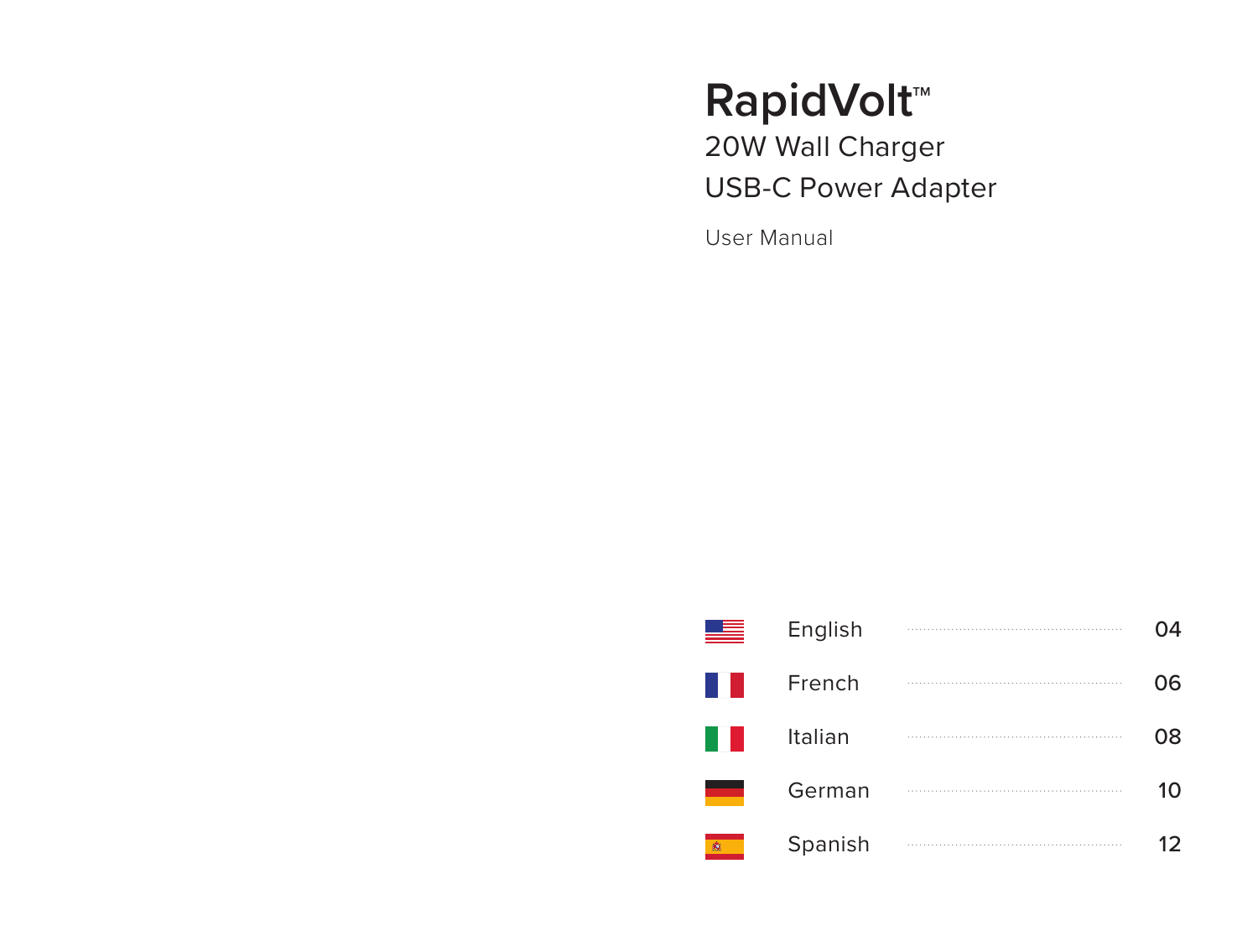## **01 Product Information**

#### At a Glance



#### Product Specifications

| Item   | Specification                 |
|--------|-------------------------------|
| Input  | AC 100V-240V, 50/60Hz 0.6A    |
| Output | DC 5V/3A, 9V/2.22A, 12V/1.67A |
| Length | 1.66"                         |
| Width  | 118"                          |
| Height | 2.34"                         |
| Weight | 1.46oz                        |

## **02 Using the RapidVolt Car Charger**

Connecting to Power

Simply plug the RapidVolt into any wall outlet.



#### Charging Your Device

Connect your device to the RapidVolt Wall Charger using a USB-C cable (not included). Fast charging will begin automatically.

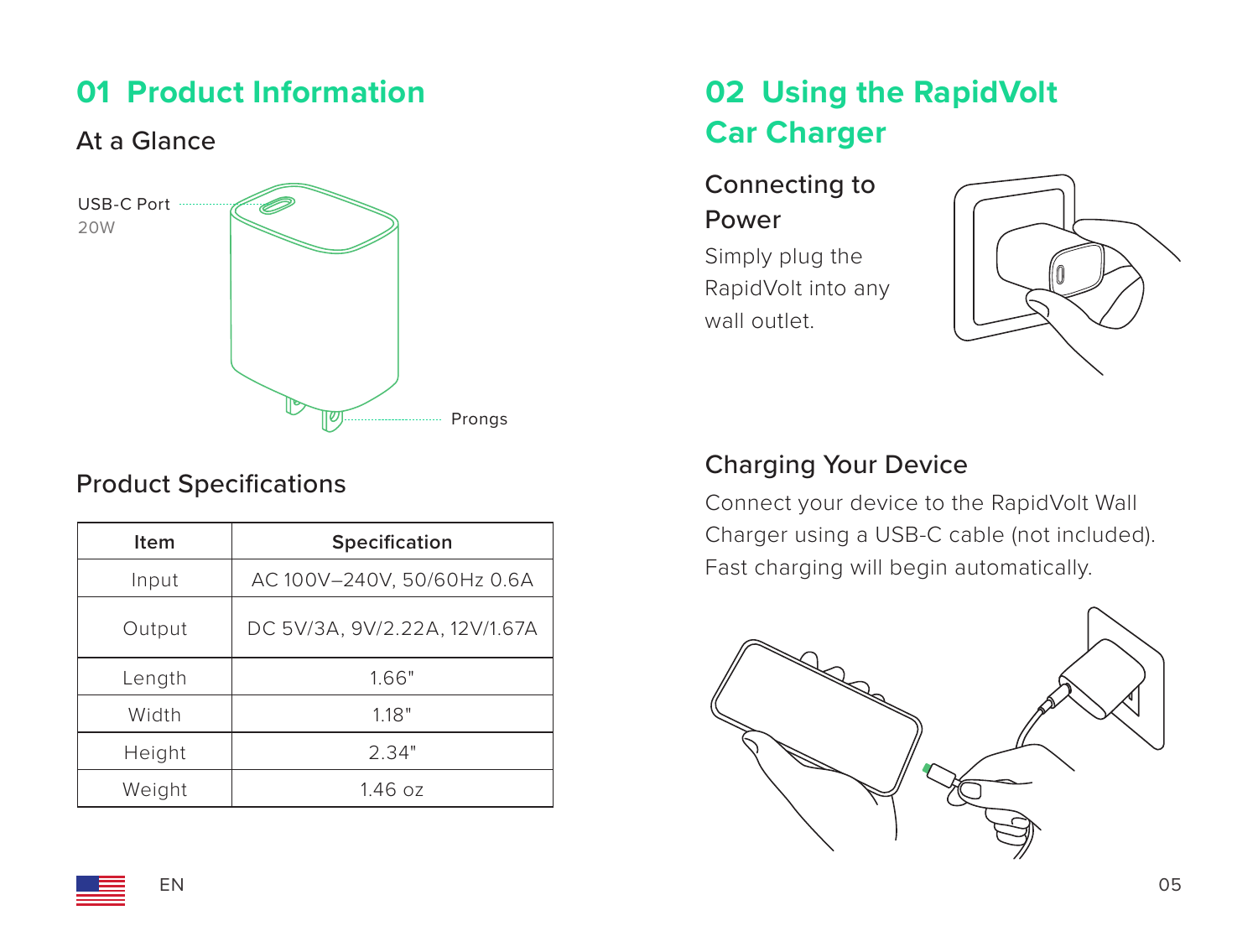## **01 Informations du produit**

En bref



### Caractéristiques du produit

| Article  | Caractéristique               |
|----------|-------------------------------|
| Entrée   | AC 100V-240V, 50/60Hz 0,6A    |
| Sortie   | DC 5V/3A, 9V/2,22A, 12V/1,67A |
| Longueur | 4,22 cm                       |
| Largeur  | $3 \text{ cm}$                |
| Hauteur  | 5,94 cm                       |
| Poids    | 41,39 a                       |

## **02 Utilisation du chargeur mural RapidVolt**

### Connexion à l'alimentation

Branchez simplement le RapidVolt dans n'importe quelle prise murale.



#### Chargement de votre appareil

Connectez votre appareil au chargeur mural RapidVolt à l'aide d'un câble USB-C (non inclus). La charge rapide démarre automatiquement.



FR  $^{0}$  FR  $^{07}$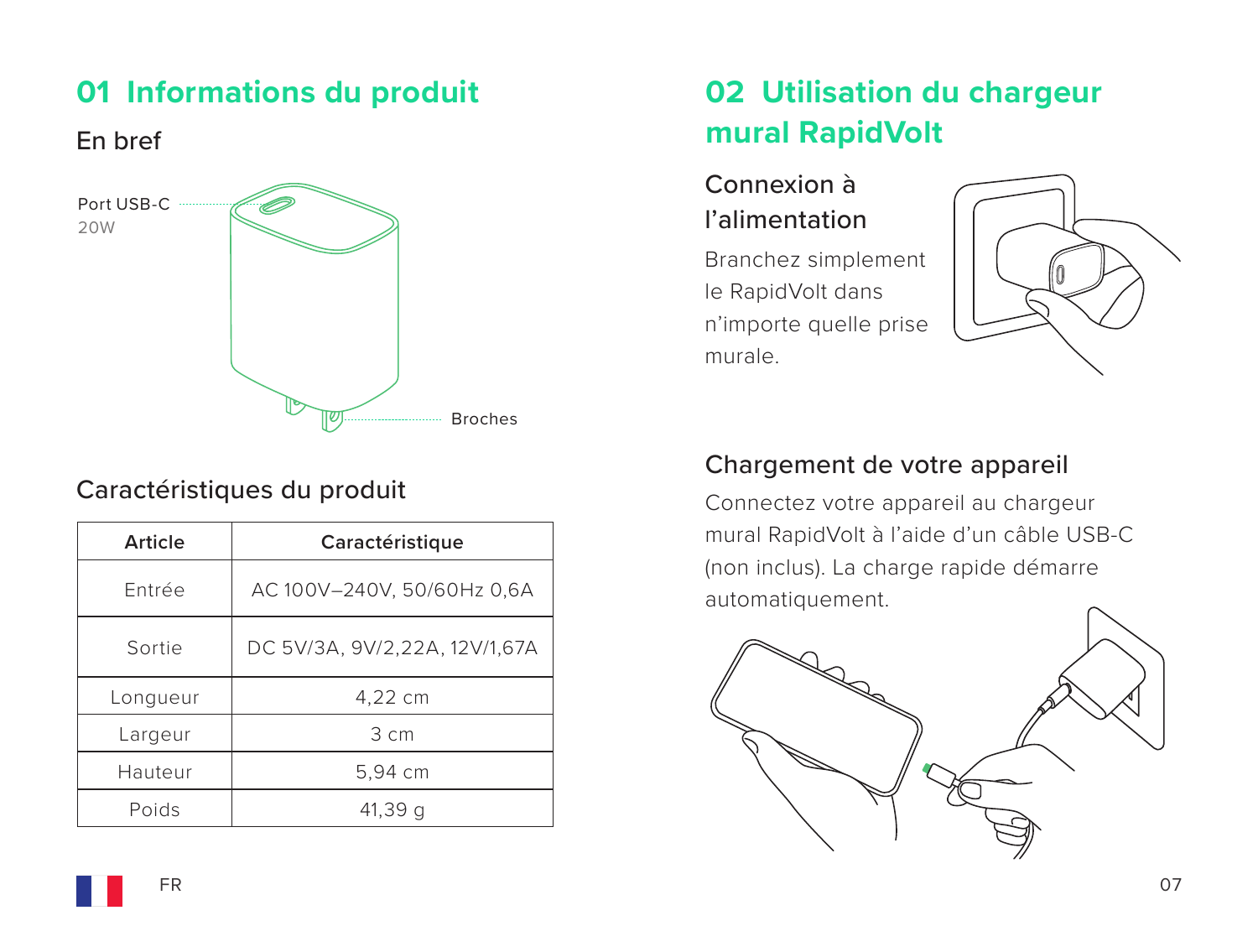## **01 Informazioni del prodotto**

#### Sommario



### Specifiche del prodotto

| <b>Descrizione</b> | Specifiche                    |
|--------------------|-------------------------------|
| Input              | AC 100V-240V, 50/60Hz 0,6A    |
| Output             | DC 5V/3A, 9V/2,22A, 12V/1,67A |
| Lunghezza          | 4,22 cm                       |
| Larghezza          | $3 \text{ cm}$                |
| Altezza            | 5,94 cm                       |
| Peso               | 41,39 a                       |

## **02 Uso della Ricarica a Muro RapidVolt**

Collegamento all'alimentazione

Connettere RapidVolt alla presa a muro.



#### Ricarica del vostro dispositivo

Connetti il tuo dispositivo alla Ricarica a Muro RapidVolt tramite cavo USB-C (non incluso). La ricarica veloce inizierà automaticamente.

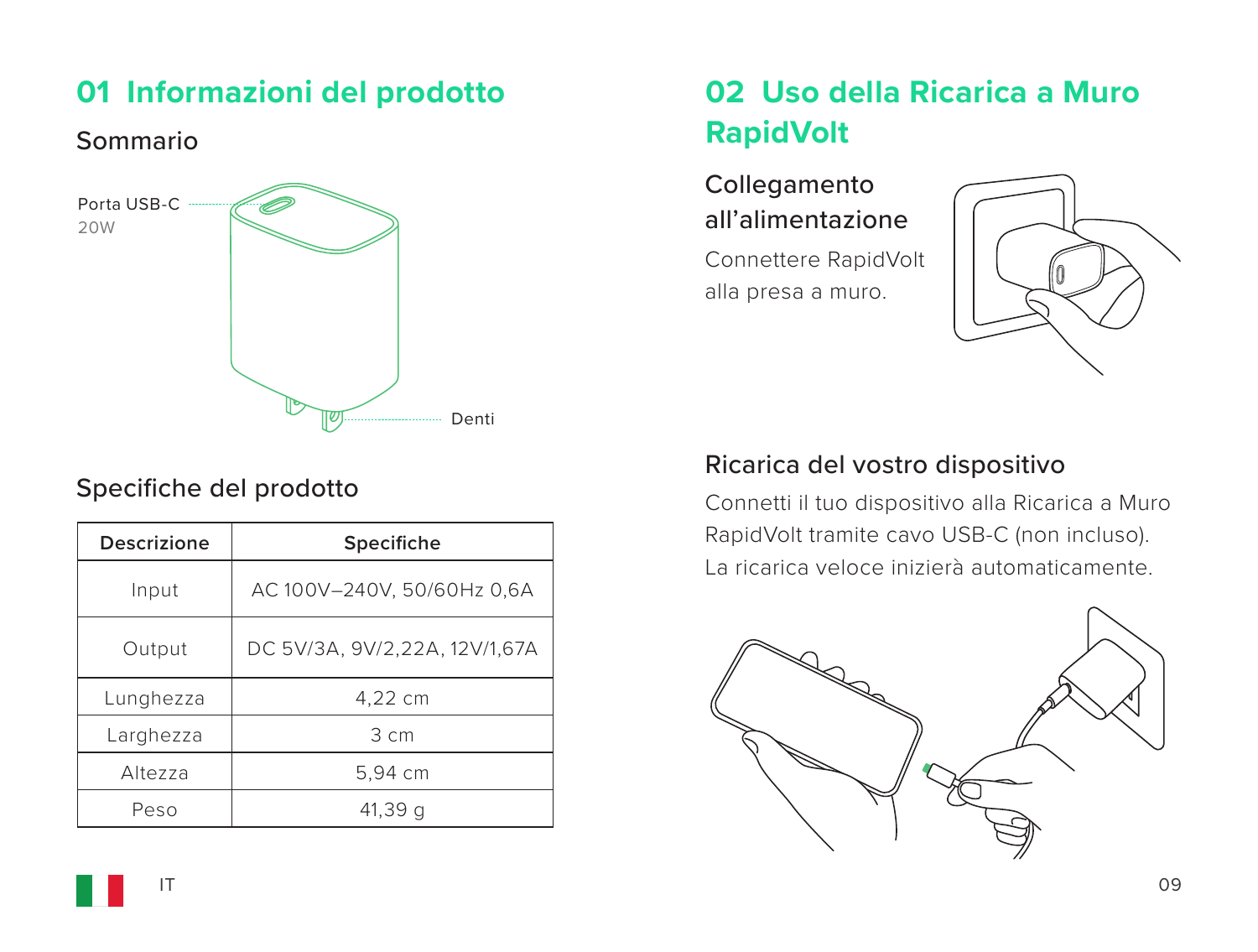## **01 Produktinformationen**

### Auf einen Blick



### Produktspezifikationen

| Daten         | Spezifikation                 |
|---------------|-------------------------------|
| Eingabe       | AC 100V-240V, 50/60Hz 0,6A    |
| Ausgabe       | DC 5V/3A, 9V/2,22A, 12V/1,67A |
| Länge         | 4.22 cm                       |
| <b>Breite</b> | 3 <sub>cm</sub>               |
| Höhe          | 5,94 cm                       |
| Gewicht       | 41,39q                        |

## **02 Verwendung des RapidVolt-Wandladegeräts**

#### Anschließen an die Stromversorgung

Schließen Sie das RapidVolt-Gerät einfach an eine beliebige Wandsteckdose an.



#### Aufladen Ihrer Geräte

Schließen Sie Ihr Gerät mit einem USB-C-Kabel (nicht im Lieferumfang enthalten) an das RapidVolt-Wandladegerät an. Die Schnellladung beginnt automatisch.

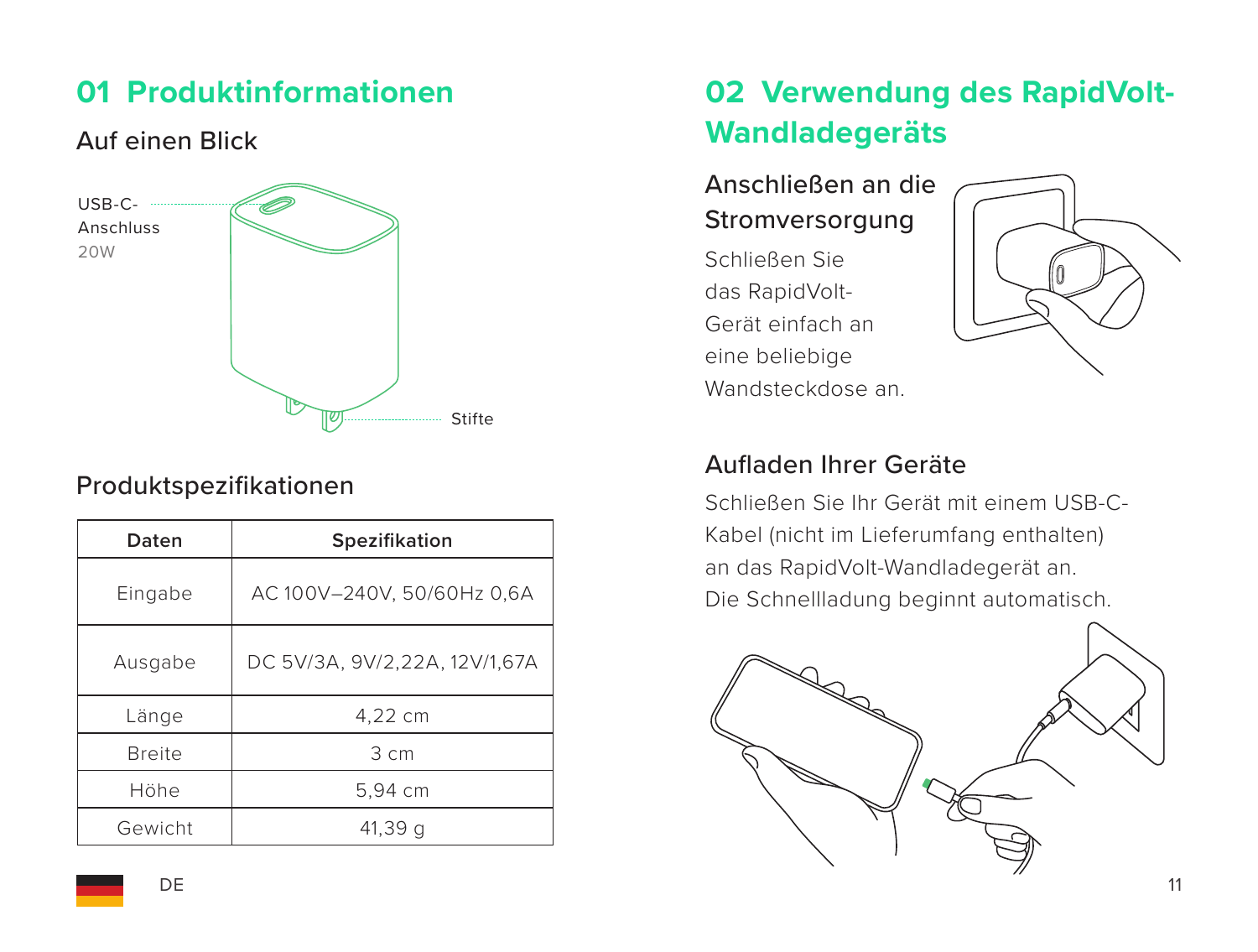## **01 Información del producto**

#### A simple vista



#### Especificaciones del producto

| Elemento | Especificación                |
|----------|-------------------------------|
| Entrada  | AC 100V-240V, 50/60Hz 0,6A    |
| Salida   | DC 5V/3A, 9V/2,22A, 12V/1,67A |
| Longitud | 4.22 cm                       |
| Ancho    | $3 \text{ cm}$                |
| Altura   | 5,94 cm                       |
| Peso     | 41,39 a                       |

## **02 Uso del cargador de pared RapidVolt**

Conectar a la corriente eléctrica

Simplemente enchufe el RapidVolt a cualquier toma de electricidad de pared.



#### Cargar su dispositivo

Conecte su dispositivo al Cargador de Pared RapidVolt usando un cable USB-C (no incluido). La carga rápida comenzará automáticamente.

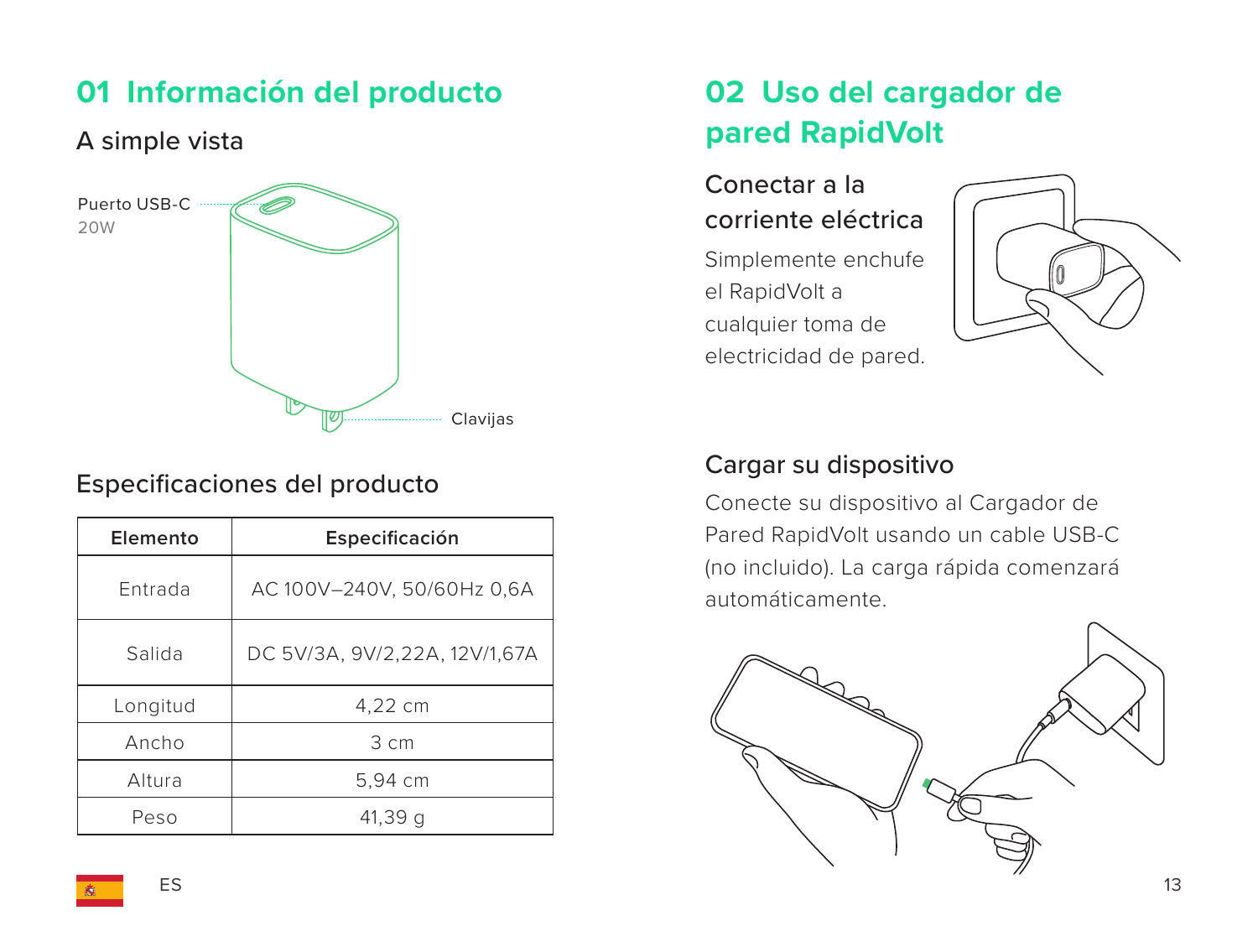#### **Note**

This equipment has been tested and found to comply with the limits for a Class B digital device, pursuant to part 15 of the FCC Rules. These limits are designed to provide reasonable protection against harmful interference in a residential installation. This equipment generates uses and can radiate radio frequency energy and, if not installed and used in accordance with the instructions, may cause harmful interference to radio communications. However, there is no guarantee that interference will not occur in a particular installation. If this equipment does cause harmful interference to radio or television reception, which can be determined by turning the equipment off and on, the user is encouraged to try to correct the interference by one or more of the following measures:

- Reorient or relocate the receiving antenna.
- Increase the separation between the equipment and receiver.
- Connect the equipment into an outlet on a circuit different from that to which the receiver is connected.
- Consult the dealer or an experienced radio/TV technician for help.

Changes or modifications not expressly approved by the party responsible for compliance could void the user's authority to operate the equipment.

This device complies with Part 15 of the FCC Rules. Operation is subject to the following two conditions:

(1) this device may not cause harmful interference. (2) this device must accept any interference received, including interference that may cause undesired operation.

#### **Operation Warnings RE Exposure Warning Statements RE** Exposure Warning Statements

This equipment complies with FCC radiation exposure limits set forth for an uncontrolled environment. This equipment shall be installed and operated with minimum distance 20cm between the radiator & body.

This device contains licence-exempt transmitter(s)/receiver(s) that comply with Innovation, Science and Economic Development Canada's licence-exempt RSS(s). Operation is subject to the following two conditions:

(1) This device may not cause interference. (2) This device must accept any interference, including interference that may cause undesired operation of the device.

L'émetteur/récepteur exempt de licence contenu dans le présent appareil est conforme aux CNR d'Innovation, Sciences et Développement économique Canada applicables aux appareils radio exempts de licence. L'exploitation est autorisée aux deux conditions suivantes:

(1) L' appareil ne doit pas produire de brouillage; (2) L' appareil doit accepter tout brouillage radioélectrique subi, même si le brouillage est susceptible d'en compromettre le fonctionnement.

#### **Radio Frequency Exposure Statement for IC**

This equipment complies with IC exposure limits set forth for an uncontrolled environment. This equipment shall be installed and operated with minimum distance 20cm between the radiator & body.

Cet équipement est conforme aux limites d'exposition IC définies pour un environnement non contrôlé. Cet équipement doit être installé et utilisé avec une distance minimale de 20cm entre le radiateur et la carrosserie.